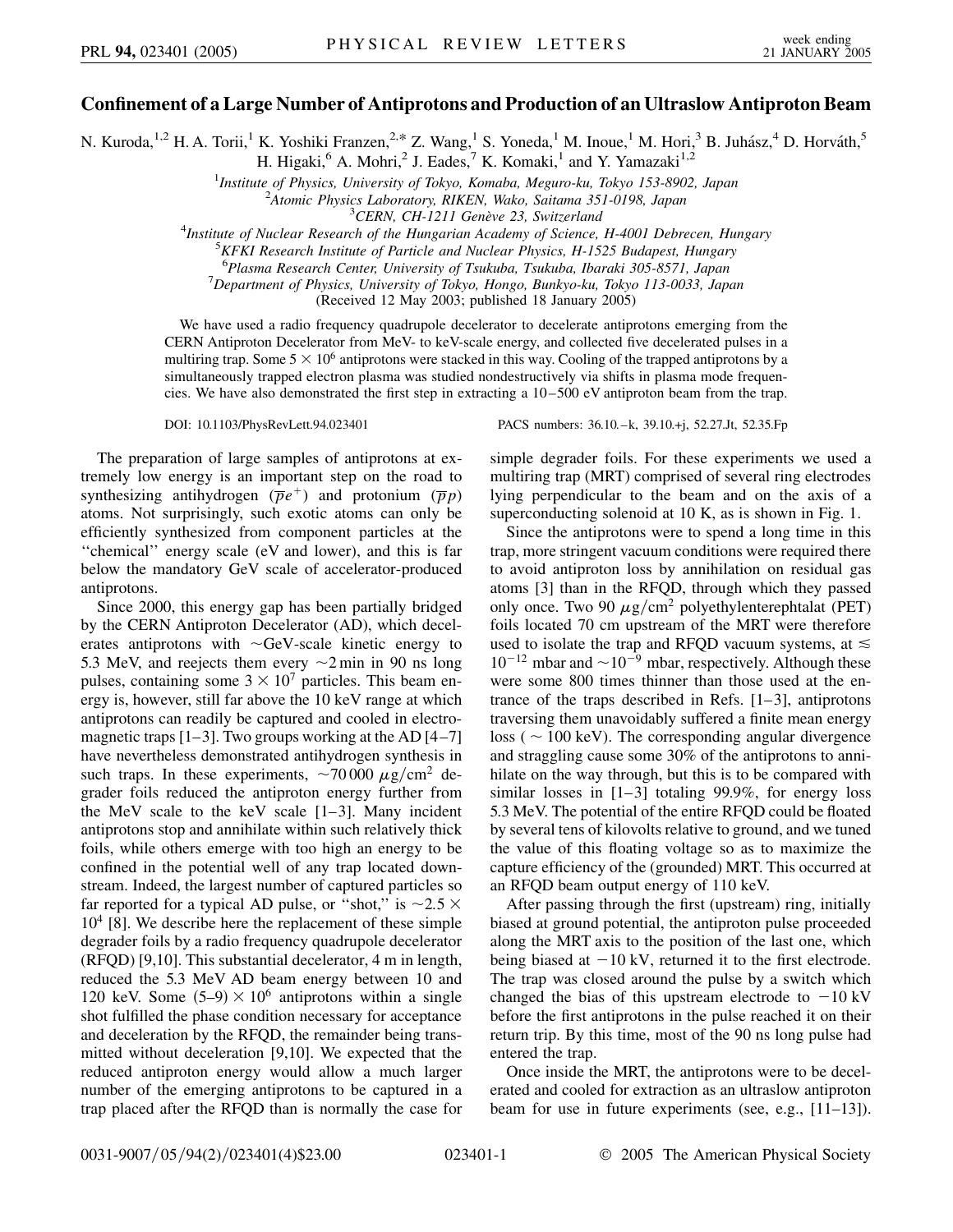

FIG. 1. The MRT and its extractor electrode; the calculated magnetic field distribution  $B<sub>z</sub>$  is also shown.

Before the antiprotons arrived, we therefore loaded the trap with a non-neutral plasma of  $\sim 3 \times 10^8$  electrons and allowed this to reach equilibrium, where its shape was spheroidal. This plasma cooled the newly arrived antiprotons continuously, since the thermal energy it received from the antiprotons was dissipated spontaneously by synchrotron radiation in the strong magnetic field with a time constant of about 1 s [3,14]. The MRT design enables a large-volume harmonic potential to be established, within which plasmas containing large numbers of charged particles can be stably confined for long periods [15]. Observing the joint plasma modes then allowed us to monitor the plasma shape, density, and temperature in real time [16].

About  $\sim$ 1.2  $\times$  10<sup>6</sup> among the captured antiprotons could be stored in the MRT for periods of 10 min or more, although they were usually ejected earlier. This figure is  $\sim$  50 times higher than the previous best values obtained with thick degrader foils [8]. With a 30% RFQD transmission efficiency for the decelerated particles [17] and the aforementioned 70% efficiency of transmission through the 90  $\mu$ g/cm<sup>2</sup> PET foils, the overall antiproton trapping efficiency, defined as the number captured versus the number in the AD shot, was  $\sim$ 4%. By stacking five AD shots in sequence [8],  $\approx$  5  $\times$  10<sup>6</sup> antiprotons, the largest number of antiprotons ever stored and cooled, were confined in our MRT.

For diagnostic purposes it was important to know the position and time distribution of antiproton annihilations during the capture, storage, and cooling of the AD pulses. Annihilation detectors consisting of two 2 m long plastic scintillator bars were used for this purpose. They were placed parallel to the trap axis, at distances of 40 and 74 cm from it, and had cross sections of  $4(H) \times$  $6(V)$  cm<sup>2</sup>, thus subtending overlapping solid angles of 0.12 sr seen from the center of the MRT trap axis. Coincident light pulses produced in these scintillators by the passage of charged particles from nearby antiproton annihilations were recorded by photomultiplier tubes at the ends of the bars, and their arrival-time difference permitted the annihilation vertices to be determined axially with a precision of  $\approx$  50 mm. We performed particle-tracking simulations using the GEANT library [18], from which we estimate the overall detection efficiency to be  $\approx$  5% at the center of the trapping region. With the MRT residual gas pressure of  $\approx 10^{-12}$  mbar, most of the annihilations could safely be assumed to occur on the trap cylindrical electrodes (at radius 20 mm) or on other adjacent solid materials, such as the vacuum isolation foil.

We excited axially symmetric electrostatic oscillation  $(l, 0)$  modes  $(l = 1-4)$  of the joint plasma by applying white noise to it via one of the trap electrodes. These oscillations induced peaks in the power spectrum at the corresponding mode frequencies, and the shift of these peaks with time was used to monitor the antiproton cooling process. The charge distributions of these modes were axially symmetric and had zero, one, and two nodes along the axial direction, respectively.

Figure 2(a) shows an example of the time evolution of the power spectrum. Resonances corresponding to the  $(1, 0)$ ,  $(2, 0)$ , and  $(3, 0)$  electron plasma modes occur at frequencies 10.6, 17.7, and 22.8 MHz, respectively, when undisturbed by the presence of antiprotons in the trap. After the antiprotons were introduced, the electron plasma received energy from them, as a result of which the  $(2, 0)$ and  $(3, 0)$  mode frequencies first increased for a few seconds, then decreased with a time constant of a few tens of seconds as thermal equilibrium was reestablished.

To evaluate the temperature variation of the electron plasma from these frequency shifts [19], we consider for each *l* the dielectric tensor element along the magnetic field,  $\epsilon_3$ . When the plasma temperature  $T_e$  is sufficiently low to maintain a sharp plasma boundary,  $\epsilon_3$  is approximately given by

$$
\epsilon_3 \approx 1 - \frac{\omega_{\rm pe}^2}{\omega_l^2} \left( 1 + \frac{\kappa_B T_e}{m} \frac{3k_l^2}{\omega_l^2} \right),\tag{1}
$$



FIG. 2 (color). (a) Time evolution of the power versus frequency spectrum of the electron plasma after antiproton injection at  $t = 0$ . The three arrowed regions correspond to the  $(1, 0)$ ,  $(2, 0)$ , and  $(3, 0)$  modes, respectively; (b) and (c) show the  $(2, 0)$ and  $(3, 0)$  modes with expanded vertical scales.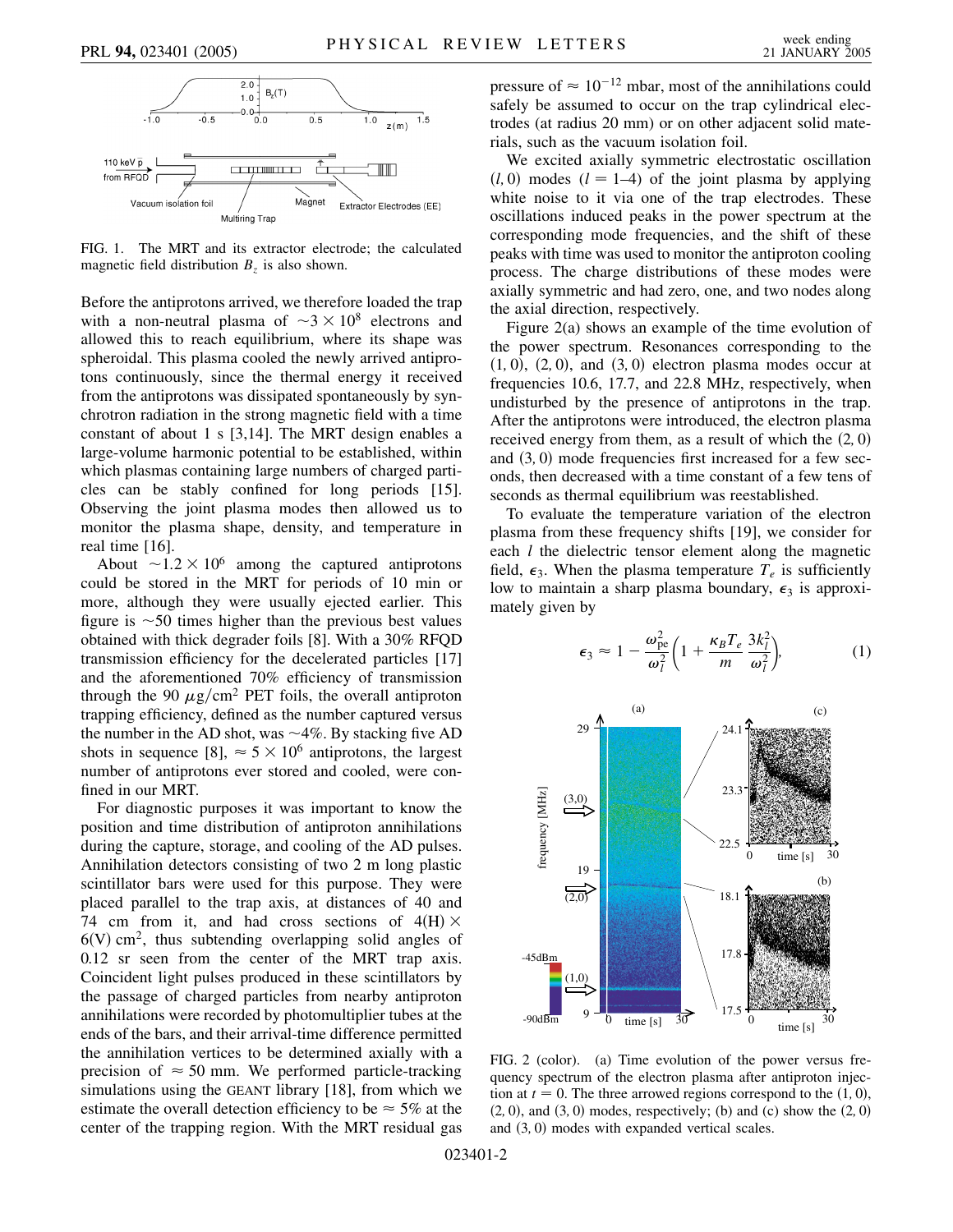where  $k_l \approx \pi (l-1)/(2b)$  is the longitudinal wave number for mode  $(l, 0)$ , 2*b* the length of the electron plasma,  $\kappa_B$  the Boltzmann constant, *m* the electron mass,  $\omega_l$  the angular frequency of the  $(l, 0)$  mode, and  $\omega_{pe}$  the angular frequency of the electron plasma oscillation. The dispersion relation [20] for a cold spheroidal plasma reduces to [19,21]

$$
\epsilon_3 = \left(\frac{\alpha^2 - \epsilon_3}{\alpha^2 - 1}\right)^{1/2} \frac{P_l(\xi_1) Q'_l(\xi_2)}{P'_l(\xi_1) Q_l(\xi_2)},\tag{2}
$$

for a strong magnetic field, where  $\xi_1 = \alpha(\alpha^2 - \epsilon_3)^{-1/2}$ ,  $\xi_2 = \alpha(\alpha^2 - 1)^{-1/2}$ , and  $\alpha$  is the aspect ratio, the ratio of the axial length to the diameter of the plasma.  $P_l$  and  $Q_l$ represent Legendre functions of the first and second kinds, respectively, while  $P'_l$  and  $Q'_l$  denote their derivatives.

Using the observed  $\omega_l$  values ( $l = 2, 3,$  and 4) before antiproton injection and the electron number previously measured under the same conditions, these equations can be solved to give values  $n_e \approx 4.4 \times 10^7$ /cm<sup>3</sup> and  $\alpha \approx 7.3$ for the plasma density and the aspect ratio. Using  $\alpha$  and  $n_e$ so obtained, the temperature  $T_e$  after antiproton injection was evaluated from  $\omega_l$ , which indicated a maximum plasma temperature raise of  $\approx 0.6$  eV. The variations of the plasma frequencies during the cooling that followed heat transfer from the antiprotons were consistently reproduced by solving rate equations which took into account the synchrotron radiation cooling of electrons with time constant  $\sim 6/(B[T])^2$ s and the energy transfer between the antiprotons and the electron plasma [19]. Considering that the MRT and the bore tube were cooled to  $\sim$ 10 K, the plasma temperature was expected to reach equilibrium at sub eV energies although no explicit measurements were made.

Figure 3 shows typical antiproton annihilation position distributions as a function of the time elapsed since their injection at  $t = 0$ . The high annihilation rate initially seen at the positions of the trap electrodes and the vacuum isolation foil fell rapidly, leaving about half the captured antiprotons in the MRT after a few seconds. The potential depth of the trap was maintained at 50 V during a storage period lasting about 55 s. Once the plasma consisting of electrons and antiprotons had stabilized, few additional annihilations were observed until the antiprotons were released.

The antiproton annihilation distributions in Figs. 3(a) and 3(b) refer respectively to cases in which the electron plasma was ejected or retained after its cooling task had been fulfilled. The antiprotons were extracted continuously from the MRT by ramping the trap potential from 50 to 0 V over a period of some 100 s started at  $t = 55$  s. In the case shown in Fig. 3(a), we ejected the stored electrons before beginning any antiproton extraction procedure by opening and closing the trap for 550 ns several times. This was long enough to allow the electrons to escape, but short enough to retain the antiprotons, these having a much lower velocity than the electrons. As expected, no annihilations



FIG. 3 (color). The *z* distribution of antiproton annihilations versus the elapsed time since injection at  $t = 0$ : (a) with and (b) without release of electrons at 40 s (see text). The superposed drawing shows the vacuum isolation foil at  $z = -60$  cm, the MRT center at  $z = 10$  cm, and the first part of the beam line containing the extractor electrodes (EE).

were observed during electron ejection at  $t \approx 40$  s. Furthermore, the fact that none occur between  $t = 55$  s when ramping started and  $t \sim 140$  s confirms that the antiprotons had been cooled into the bottom of the potential well. The strong annihilation peak observed at  $t \approx$ 150 s near the downstream extractor electrodes (EE) contained  $\sim$ 90% of the entire sample of antiprotons trapped in the harmonic potential. Considering that the magnetic field at the EE is 10%–20% of that around the MRT and the inner diameter of the EE is 50 mm, the diameter of the antiproton cloud in the MRT was estimated to be  $~15-20$  mm.

When [as in Fig. 3(b)] we extracted the antiprotons without first ejecting the electrons, the annihilation pattern changed drastically. The main extraction peak at EE now included only  $\sim 75\%$  of the trapped antiprotons, with the remainder appearing in new peaks at the position of the MRT center, at average times  $t \approx 120$  s and  $t \approx 145$  s. When the first of these new annihilations appeared ( $t \approx$ 105 s), the depth of trap potential was  $\sim$ 25 V, which is approximately equal to the space charge potential produced by the  $3 \times 10^8$  electrons contained in the electron plasma. The additional peak can thus be well accounted for by annihilations of antiprotons which hit the electrodes due to the  $E \times B$  drift caused by instability when electrons overflow from the trap.